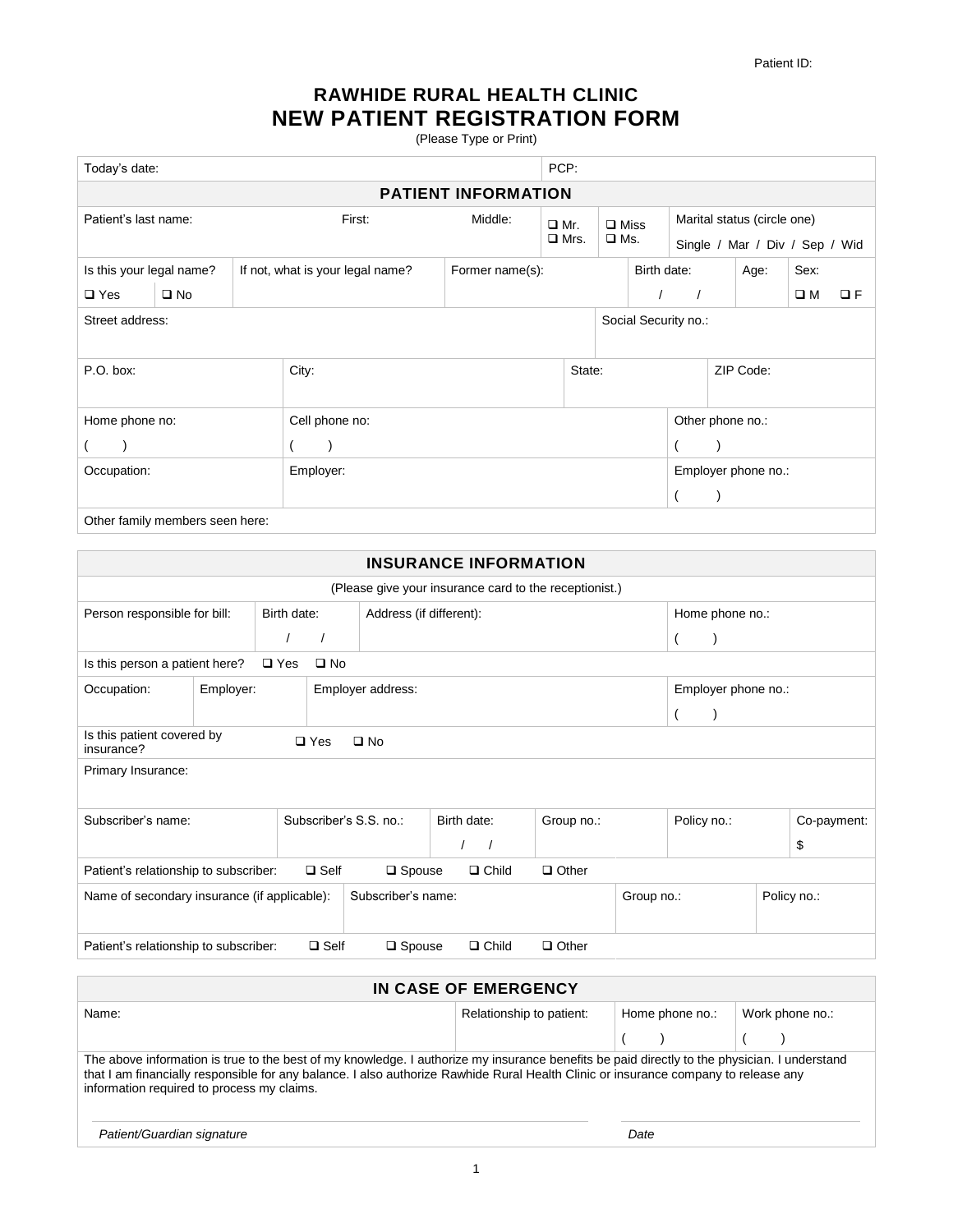## **RAWHIDE RURAL HEALTH CLINIC**

*All questions contained in this questionnaire are strictly confidential and will become part of your medical record.*

| $NAME$ (Last, First, M.I.):   | $\Box$ M $\Box$ F $\Box$ DOB: |  |
|-------------------------------|-------------------------------|--|
| Previous or referring doctor: | Date of last physical exam:   |  |

| PERSONAL HEALTH HISTORY                                 |                             |                                 |              |                |                       |                             |              |  |     |   |    |  |
|---------------------------------------------------------|-----------------------------|---------------------------------|--------------|----------------|-----------------------|-----------------------------|--------------|--|-----|---|----|--|
| <b>CHILDHOOD</b><br><b>ILLNESS:</b>                     |                             | $\Box$ Measles                  | $\Box$ Mumps | $\Box$ Rubella | $\Box$ Chickenpox     | $\Box$ Rheumatic Fever      | $\Box$ Polio |  |     |   |    |  |
|                                                         | <b>PAST MEDICAL HISTORY</b> |                                 |              |                |                       |                             |              |  |     |   |    |  |
|                                                         |                             |                                 |              | Yes or No      |                       |                             | Yes or No    |  |     |   |    |  |
| <b>Heart Disease</b>                                    |                             | Hyperthyroid                    |              |                |                       |                             |              |  |     |   |    |  |
| <b>Heart Attack</b>                                     |                             |                                 |              |                | <b>Kidney Stones</b>  |                             |              |  |     |   |    |  |
| Heart Arrhythmia                                        |                             |                                 |              |                | <b>Kidney Disease</b> |                             |              |  |     |   |    |  |
| <b>Atrial Fibrillation</b>                              |                             |                                 |              |                | <b>Stroke</b>         |                             |              |  |     |   |    |  |
|                                                         |                             | <b>Congestive Heart Failure</b> |              |                |                       | <b>Gallbladder Disease</b>  |              |  |     |   |    |  |
| Hypertension                                            |                             |                                 |              |                | Anemia                | Chronic Back Pain           |              |  |     |   |    |  |
| Vascular Disease<br>Diabetes:                           |                             |                                 |              |                |                       | <b>Rheumatoid Arthritis</b> |              |  |     |   |    |  |
| *Insulin Dependent                                      |                             |                                 |              |                |                       |                             |              |  |     |   |    |  |
|                                                         |                             | *Non-Insulin Dependent          |              |                |                       |                             |              |  |     |   |    |  |
| <b>High Cholesterol</b>                                 |                             |                                 |              |                |                       | Lyme Disease                |              |  |     |   |    |  |
| Lung Disease                                            |                             |                                 |              |                |                       | Psoriasis                   |              |  |     |   |    |  |
| Asthma                                                  |                             |                                 |              |                |                       | Depression                  |              |  |     |   |    |  |
| Reflux Disease (GERD)<br>Osteoporosis                   |                             |                                 |              |                |                       |                             |              |  |     |   |    |  |
| <b>Ulcers</b>                                           | Neuropathy                  |                                 |              |                |                       |                             |              |  |     |   |    |  |
| Cancer (location)                                       |                             |                                 |              |                |                       | Hypothyroidism              |              |  |     |   |    |  |
|                                                         |                             | Blood Clots (DVT or PE)         |              |                |                       | Fibromyalgia                |              |  |     |   |    |  |
| Other:                                                  |                             |                                 |              |                | Colitis               |                             |              |  |     |   |    |  |
|                                                         |                             |                                 |              |                |                       |                             |              |  |     |   |    |  |
|                                                         |                             |                                 |              |                |                       |                             |              |  |     |   |    |  |
|                                                         |                             |                                 |              |                | <b>SURGERIES</b>      |                             |              |  |     |   |    |  |
| Year                                                    | Reason                      |                                 |              |                |                       | Hospital                    |              |  |     |   |    |  |
|                                                         |                             |                                 |              |                |                       |                             |              |  |     |   |    |  |
|                                                         |                             |                                 |              |                |                       |                             |              |  |     |   |    |  |
|                                                         |                             |                                 |              |                |                       |                             |              |  |     |   |    |  |
|                                                         |                             |                                 |              |                |                       |                             |              |  |     |   |    |  |
|                                                         |                             |                                 |              |                |                       |                             |              |  |     |   |    |  |
| <b>HAVE YOU EVER HAD A BLOOD TRANSFUSION?</b><br>$\Box$ |                             |                                 |              |                |                       |                             |              |  | Yes | □ | No |  |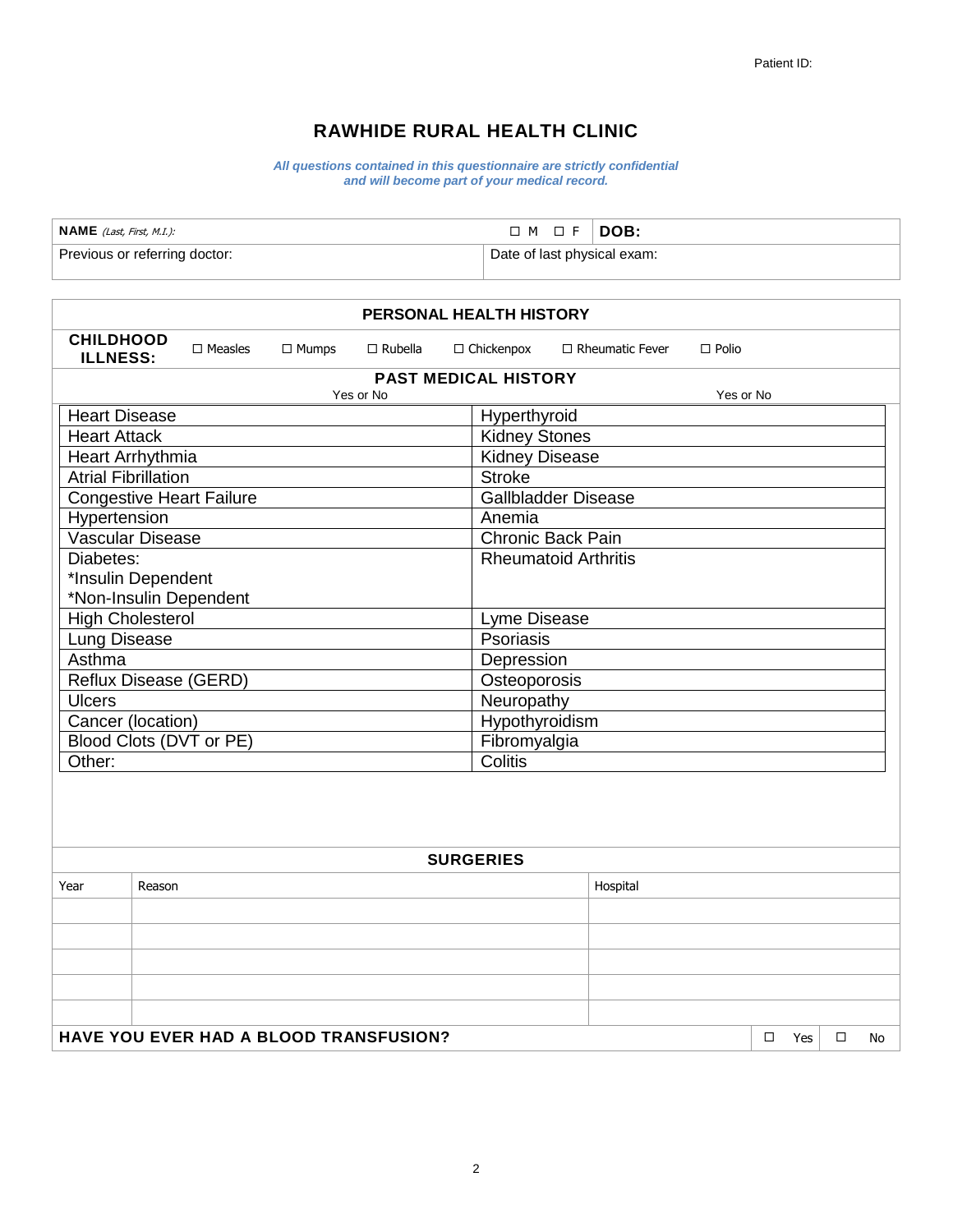Patient ID:

| LIST YOUR PRESCRIBED DRUGS AND OVER-THE-COUNTER DRUGS, SUCH AS VITAMINS AND<br><b>INHALERS</b> |                                 |                 |  |  |  |  |  |
|------------------------------------------------------------------------------------------------|---------------------------------|-----------------|--|--|--|--|--|
| Drug Name                                                                                      | Strength                        | Frequency Taken |  |  |  |  |  |
|                                                                                                |                                 |                 |  |  |  |  |  |
|                                                                                                |                                 |                 |  |  |  |  |  |
|                                                                                                |                                 |                 |  |  |  |  |  |
|                                                                                                |                                 |                 |  |  |  |  |  |
|                                                                                                |                                 |                 |  |  |  |  |  |
|                                                                                                |                                 |                 |  |  |  |  |  |
|                                                                                                | <b>ALLERGIES TO MEDICATIONS</b> |                 |  |  |  |  |  |
| Drug Name                                                                                      | Reaction You Had                |                 |  |  |  |  |  |
|                                                                                                |                                 |                 |  |  |  |  |  |
|                                                                                                |                                 |                 |  |  |  |  |  |
|                                                                                                |                                 |                 |  |  |  |  |  |

| <b>SOCIAL HISTORY</b>                                   |                                                                                                    |                                                                |                      |                                                                                    |                |  |  |  |  |  |
|---------------------------------------------------------|----------------------------------------------------------------------------------------------------|----------------------------------------------------------------|----------------------|------------------------------------------------------------------------------------|----------------|--|--|--|--|--|
|                                                         | ALL QUESTIONS CONTAINED IN THIS QUESTIONNAIRE ARE OPTIONAL AND WILL BE KEPT STRICTLY CONFIDENTIAL. |                                                                |                      |                                                                                    |                |  |  |  |  |  |
| Exercise                                                |                                                                                                    | $\Box$ Sedentary (No exercise)                                 |                      |                                                                                    |                |  |  |  |  |  |
|                                                         |                                                                                                    | $\Box$ Mild exercise (i.e., climb stairs, walk 3 blocks, golf) |                      |                                                                                    |                |  |  |  |  |  |
|                                                         | $\Box$ Occasional vigorous exercise (i.e., work or recreation, less than 4x/week for 30 min.)      |                                                                |                      |                                                                                    |                |  |  |  |  |  |
|                                                         |                                                                                                    |                                                                |                      | $\Box$ Regular vigorous exercise (i.e., work or recreation 4x/week for 30 minutes) |                |  |  |  |  |  |
| Caffeine                                                | $\Box$ None                                                                                        | $\Box$ Coffee                                                  | $\Box$ Tea           | $\Box$ Soda                                                                        |                |  |  |  |  |  |
|                                                         | $#$ of cups/cans per day?                                                                          |                                                                |                      |                                                                                    |                |  |  |  |  |  |
| Alcohol                                                 | Do you drink alcohol?                                                                              |                                                                | $\Box$<br>Yes        | No.<br>□                                                                           |                |  |  |  |  |  |
|                                                         | If yes, what kind?                                                                                 |                                                                |                      |                                                                                    |                |  |  |  |  |  |
|                                                         | How many drinks per week?                                                                          |                                                                |                      |                                                                                    |                |  |  |  |  |  |
| Tobacco                                                 | Do you use tobacco?                                                                                |                                                                |                      | Yes<br>$\Box$                                                                      | □<br>- No      |  |  |  |  |  |
|                                                         | Cigarettes $-$ pks./day<br>$\Box$                                                                  |                                                                | $\Box$ Pipe - #/day  | $\Box$ Cigars - #/day                                                              |                |  |  |  |  |  |
|                                                         | # of years<br>□                                                                                    |                                                                |                      |                                                                                    |                |  |  |  |  |  |
| <b>Drugs</b>                                            | Do you currently use recreational or street drugs?                                                 |                                                                | <b>Yes</b><br>$\Box$ | No.<br>$\Box$                                                                      |                |  |  |  |  |  |
|                                                         |                                                                                                    | Have you ever given yourself street drugs with a needle?       |                      | Yes<br>$\Box$                                                                      | <b>No</b><br>п |  |  |  |  |  |
| Do you have a FAMILY HEALTH HISTORY of:<br>Relationship |                                                                                                    |                                                                |                      |                                                                                    |                |  |  |  |  |  |

| Heart disease              | Yes | No |  |
|----------------------------|-----|----|--|
| <b>High Blood Pressure</b> | Yes | No |  |
| <b>Diabetes</b>            | Yes | No |  |
| <b>Stroke</b>              | Yes | No |  |
| Cancer                     | Yes | No |  |
| Thyroid disease            | Yes | No |  |
| Depression                 | Yes | No |  |
| <b>Blood Clots</b>         | Yes | No |  |
| Other:                     |     |    |  |